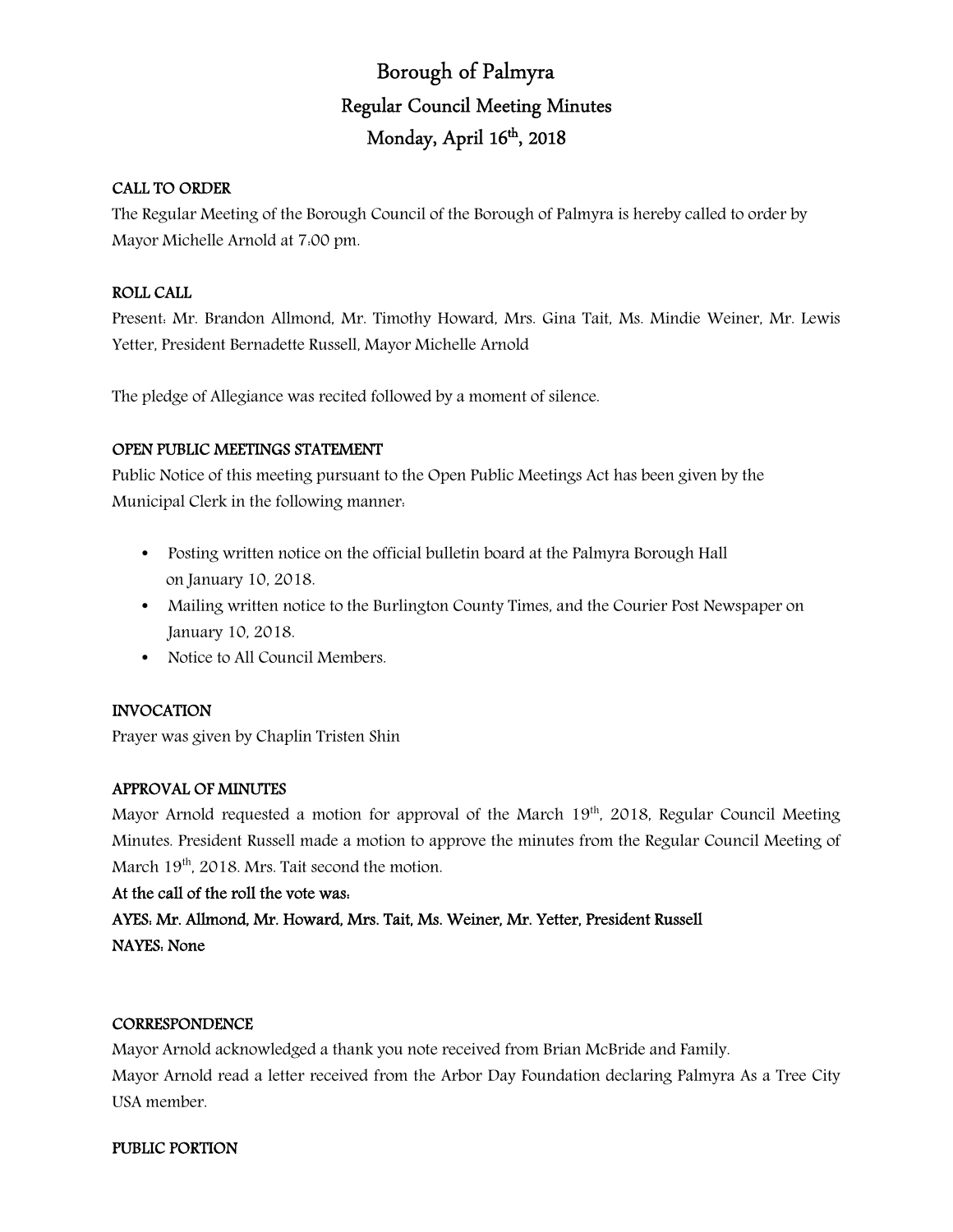Mayor Arnold then asked for a motion to open the Public Portion. President Russell made a motion to open the public portion for comments. Mr. Yetter second the motion

#### All members present voted in favor of the motion

No one from the public wishing to be heard, President Russell made a motion to close the public portion, Mr. Yetter second the motion.

All members present voted in favor of the motion.

# ORDINANCE ON SECOND READING (Public Hearing)

Ordinance 2018-01, An Ordinance To Exceed Municipal Budget Appropriation Limits And To Establish A CAP Bank (N.J.S.A. 40A:4-45.14).

President Russell made a motion to open the public portion. President Howard second the motion.

# At the call of the roll: All voted in favor of the motion

No one from the public wishing to be heard, President Russell made a motion to close the public portion. Mr. Howard second the motion.

# At the call of the roll: All voted in favor of the motion

Mayor Arnold asked for a motion to approve ordinance 2018-01. President Russell made a motion to approve Ordinance 2018-01. Mr. Howard second the motion.

# At the call of the roll, the vote was:

AYES: Mr. Allmond, Mr. Howard, Mrs. Tait, Ms. Weiner, Mr. Yetter, President Russell NAYES: None

# PUBLIC HEARING ON 2018 MUNICIPAL BUDGET

Resolution 2018-116, Resolution to Read the 2018 Budget by Title Only

Mayor Arnold asked for a motion to approve Resolution 2018-116. President Russell made a motion to approve Resolution 2018-116. Mrs. Tait second the motion.

At the call of the roll, the vote was: AYES: Mr. Allmond, Mr. Howard, Mrs. Tait, Ms. Weiner, Mr. Yetter, President Russell NAYES: None Resolution 2018-117, Resolution Authorizing the Adoption of the 2018 Municipal Budget

Mayor Arnold commented on the 2018 budget, noting the following: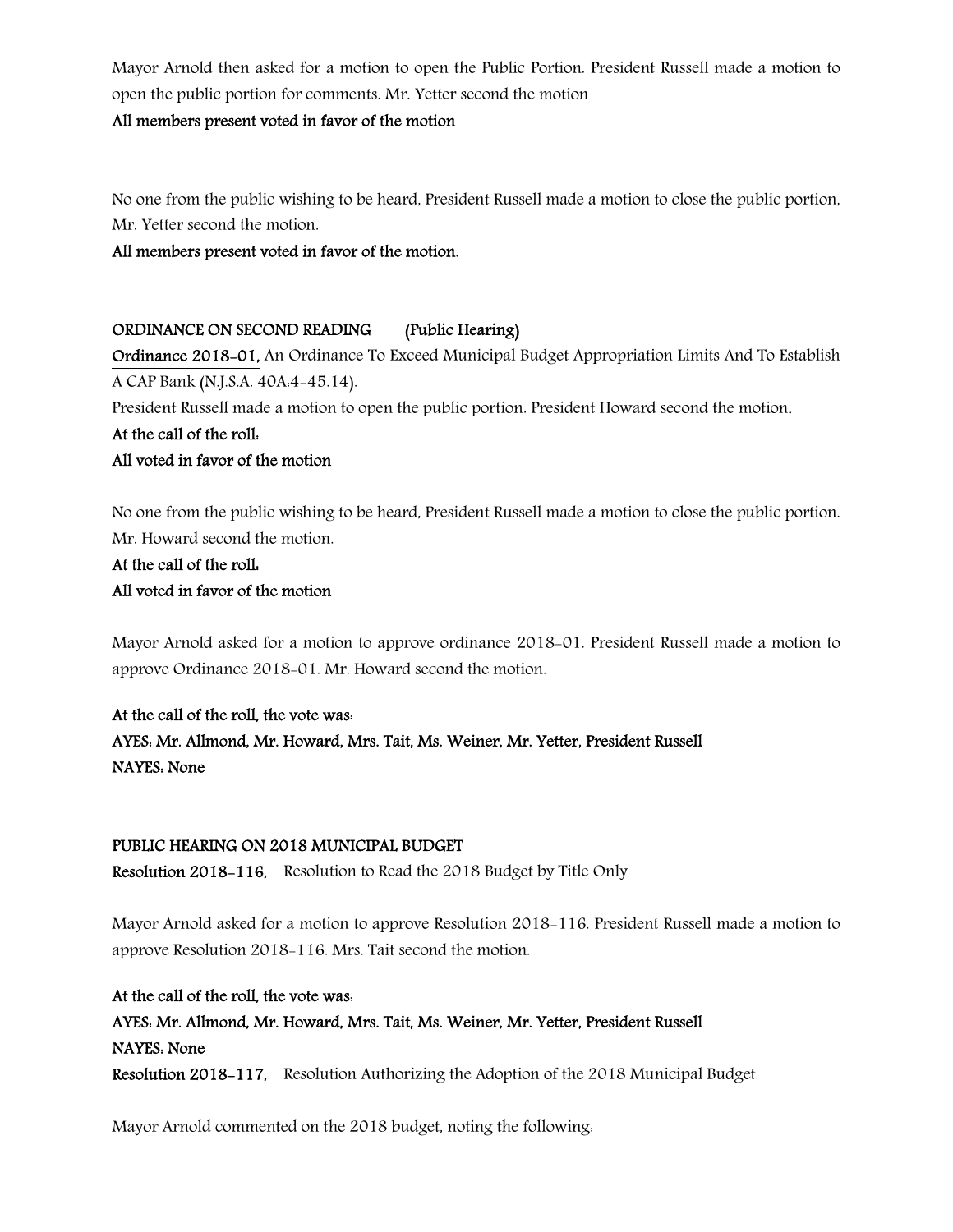The total of the 2018 Budget is \$8,717,934.00 which includes grants in the amount of \$170,118.00. The total amount to be raised thru taxation for all Borough operations is \$5,840,593.00 or \$114,217.00 over 2017. The Borough is using \$940,000.00 from surplus to reduce the local purpose tax and an additional \$300,000.00 to pay down debt which should be noted is sooner than required while maintaining a surplus balance of \$1,652,621.00 in surplus for use in future years. The 2018 budget increases the local purpose tax to 1.244 per \$100.00 of assessed value, which is up 2.389 cents over last year, and is a 1.99% increase. For a home assessed at the 2018 Borough average of \$147,600.00, the increase amounts to \$35.26 per year. The 2018 Sewer utility budget is \$1,875,726.00 with spending on waste water treatment and operations debt services and salaries down a total \$26,003.00 from the prior year. Surplus used from the sewer budget is \$237.465.00. Mr. Nehila indicated the 2018 budget is about \$58,000.00 under the spending cap and almost \$200,000.00 under the tax levy cap. Mr. Nehila also noted this year the Borough is not under self-exam, the State actually reviewed our budget and gave us the approval to adopt.

Mayor Arnold asked for a motion to open the meeting to the public from comments regarding the 2018 Budget.

President Russell made a motion to open the public portion. President Howard second the motion.

# At the call of the roll: All voted in favor of the motion

#### No comments

No one from the public wishing to be heard, President Russell made a motion to close the public portion. Mr. Yetter second the motion.

# At the call of the roll: All voted in favor of the motion

Mayor Arnold asked for a motion to approve Resolution 2018-117 Authorizing the Adoption of the 2018 Municipal Budget. President Russell made a motion to approve Resolution 2018-114. Mrs. Tait second the motion.

# At the call of the roll, the vote was:

AYES: Mr. Allmond, Mr. Howard, Mrs. Tait, Ms. Weiner, Mr. Yetter, President Russell NAYES: None

# ORDINANCE ON FIRST READING (public hearing May 21<sup>st</sup>, 2018 at 7.00 pm).

Ordinance 2018-04, An Ordinance of the Borough of Palmyra, Amending Chapter 70, Alcoholic Beverages – Hours of Operation, of the code of the Borough of Palmyra

Mayor Arnold asked for a motion to approve ordinance 2018-04. President Russell made a motion to approve Ordinance 2018-04. Mr. Howard second the motion.

# At the call of the roll, the vote was:

AYES: Mr. Allmond, Mr. Howard, Mrs. Tait, Ms. Weiner, Mr. Yetter, President Russell NAYES: None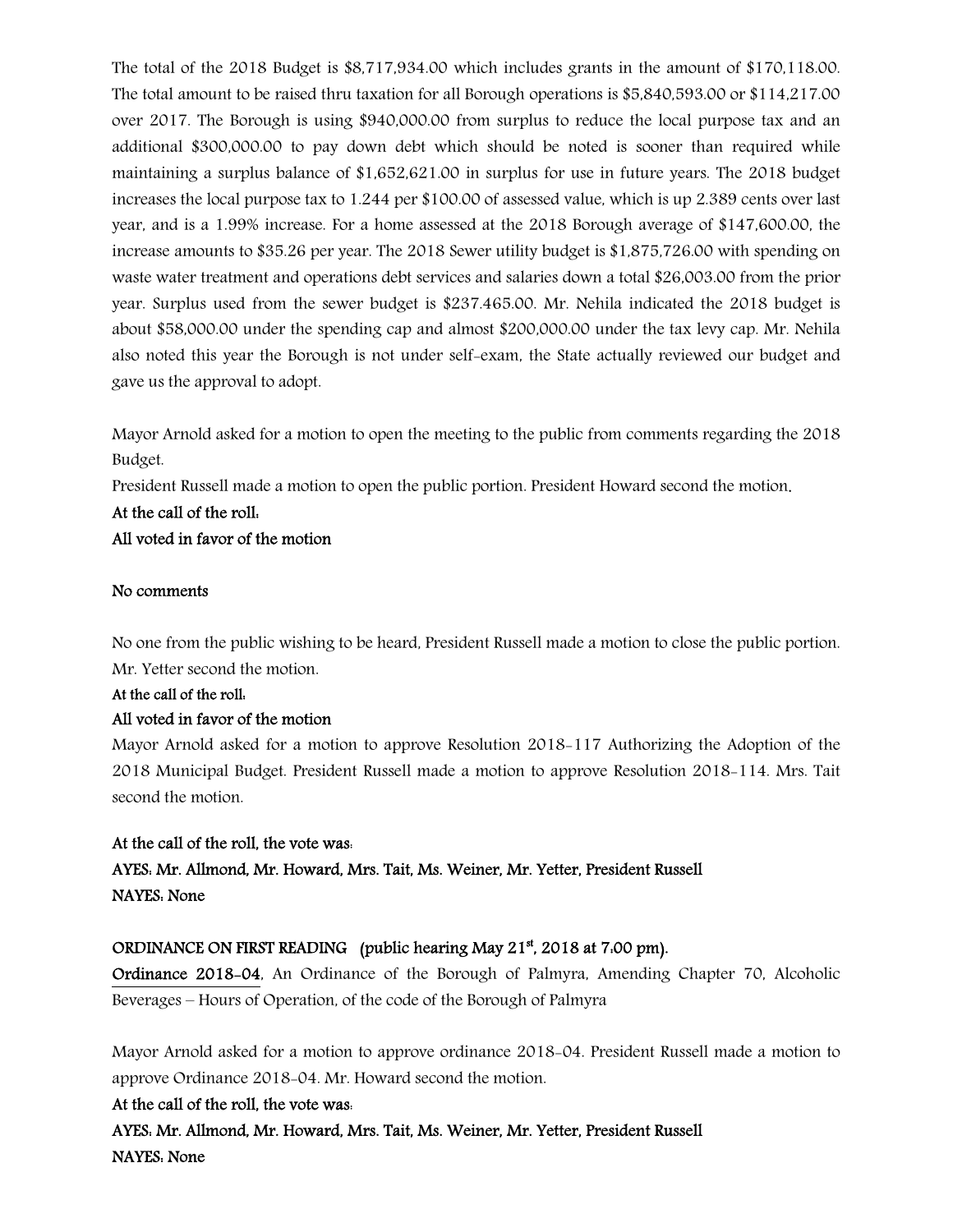Ordinance 2018-05, An Ordinance of the Borough of Palmyra Amending Chapter 121 of the Borough of Palmyra Code captioned "Fire Safety"

Mayor Arnold asked for a motion to approve ordinance 2018-05. President Russell made a motion to approve Ordinance 2018-05. Mr. Howard second the motion.

### At the call of the roll, the vote was:

AYES: Mr. Allmond, Mr. Howard, Mrs. Tait, Ms. Weiner, Mr. Yetter, President Russell NAYES: None

Ordinance 2018-06, An Ordinance of the Borough of Palmyra Amending Chapter 95 of the Borough of Palmyra Code captioned "Construction Codes, Uniform"

Mayor Arnold asked for a motion to approve ordinance 2018-06. President Russell made a motion to approve Ordinance 2018-06. Mr. Howard second the motion.

# At the call of the roll, the vote was:

AYES: Mr. Allmond, Mr. Howard, Mrs. Tait, Ms. Weiner, Mr. Yetter, President Russell NAYES: None

# ORDINANCE ON SECOND READING and Public Hearing

Ordinance 2018-02, An Ordinance of the Borough of Palmyra, County Of Burlington, State Of New Jersey, Creating a Junior Firefighter's Auxiliary to the Palmyra Fire Department

Mayor Arnold asked for a motion to open to the Public for comments regarding Ordinance 2018-02. President Russell made a motion to open the public portion for comments. Mr. Howard second the motion

# All members present voted in favor of the motion

No one from the public wishing to be heard, President Russell made a motion to close the public portion, Mr. Howard second the motion.

# All members present voted in favor of the motion.

Mayor Arnold asked for a motion to approve ordinance 2018-02. President Russell made a motion to approve Ordinance 2018-02. Mr. Yetter second the motion.

# At the call of the roll, the vote was:

AYES: Mr. Allmond, Mr. Howard, Mrs. Tait, Ms. Weiner, Mr. Yetter, President Russell NAYES: None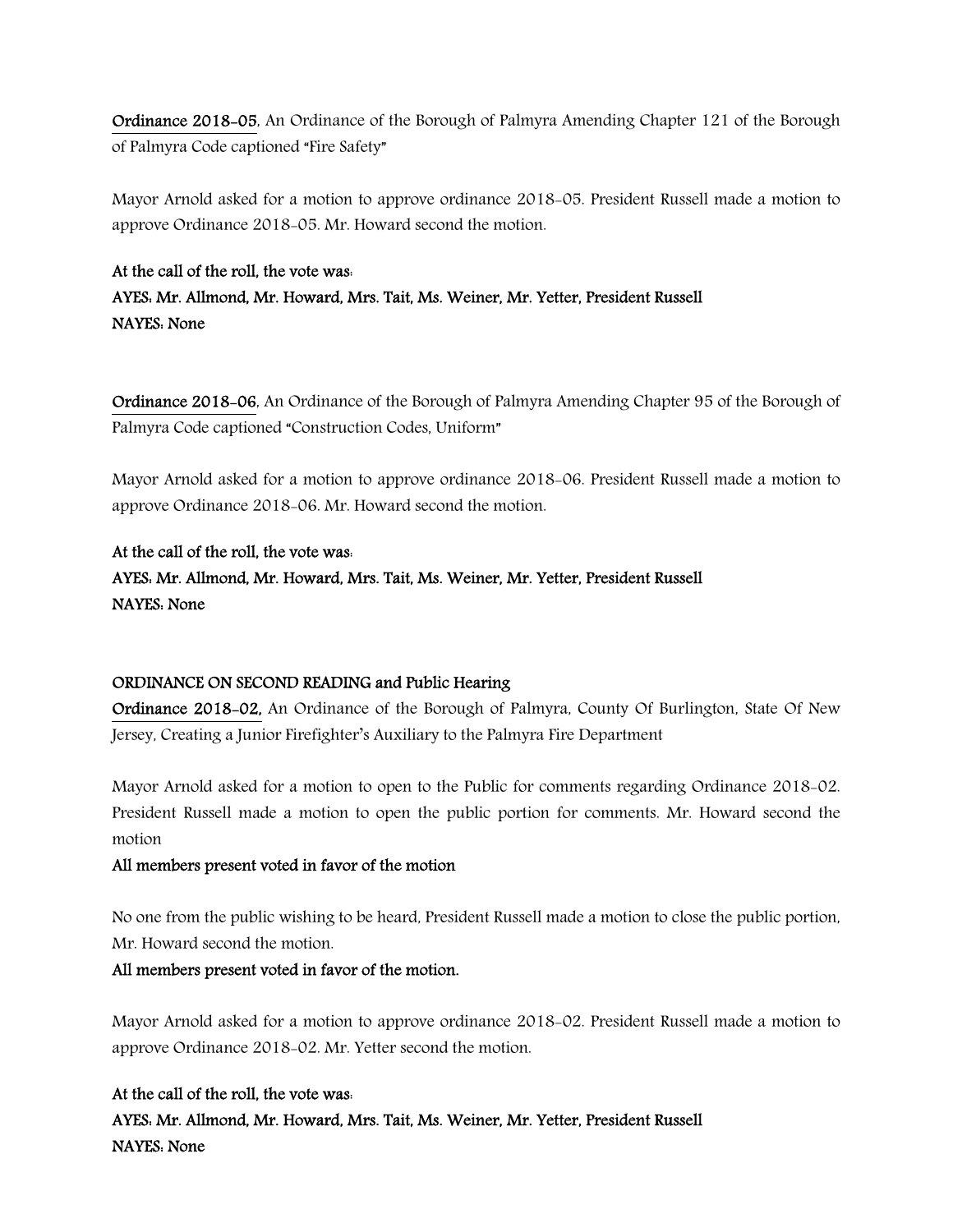#### RESOLUTIONS Consent Agenda

Resolution 2018-118, , Resolution Authorizing the Tax Collector to Transfer the \$9,000.00 Premium Due to Foreclosure to the Borough of Palmyra Current Fund Account for Certificate #14-00031 Resolution 2018-119, Resolution Authorizing the Tax Collector to Transfer the\$6,500.00 Premium Due to Foreclosure to the Borough of Palmyra Current Fund Account for Certificate #14-00034 Resolution 2018-120, Resolution Authorizing the Tax Collector to Transfer the 900.00 Premium Due to Foreclosure to the Borough of Palmyra Current Fund Account for Certificate #13-00037 Resolution 2018-121, Resolution Authorizing the Funding of Borough Of Palmyra Share of the MACCS Contract with Central Jersey Waste & Recycling for Basic Service Solid Waste and Bulk Collection. Resolution 2018-122, Resolution of the Borough of Palmyra, County of Burlington Authorizing a Lien be placed on BLK 41 Lot 18 for Failure to Comply with Obnoxious Growth and Property Maintenance Violations.

Resolution 2018-123, Resolution Authorizing the Payment of Bills for the Month of March 2018 In the Amount of \$1,767,989.85

Mayor Arnold asked for a motion to approve the consent agenda as read. President Russell made a motion to approve Resolution 2018-118 thru Resolution 2018-123 as read. Mr. Howard second the motion.

# At the call of the roll, the vote was:

# AYES: Mr. Allmond, Mr. Howard, Mrs. Tait, Ms. Weiner, Mr. Yetter, President Russell NAYES: None

Resolutions noted in motion were approved

#### MOTION TO APPROVE TREASURERS REPORT

Mayor Arnold asked for a motion to approve the Treasurer's Reports of March 2018. President Russell made a motion to approve the Treasurer's Report for March 2018. Mr. Yetter second the motion.

At the call of the roll: AYES: Mr. Allmond, Mr. Howard, Mrs. Tait, Ms. Weiner, Mr. Yetter, President Russell NAYES: None

#### DISCUSSION ITEMS

#### NEW Business

Mr. Gural stated in council packet is the Redevelopment Study and proposed Redevelopment Plan for Block 24, Lots 1 & 2. (Old PNC Building) which was prepared by the Land Use Board's Planner. Mr. Gural, Mr. Rosenberg, Mr. Brewer and the Borough's Planner Mr. Gerkens met last week to review this and some other matters. Mr. Gural indicated the next step is the Redevelopment Plan which will be completed by our professionals will indicated what can be accomplished in that redevelopment area. Mr. Gural noted the plan must be adopted before the Borough can name a redeveloper and or take the property via eminent domain. Mr. Gural indicated the plan must also be sent to the Land Use Board for approval before returned to Borough Council for their final approval. Mr. Gural indicated the process may take two or three months. Mr. Rosenberg stated council should also indicated an amount to be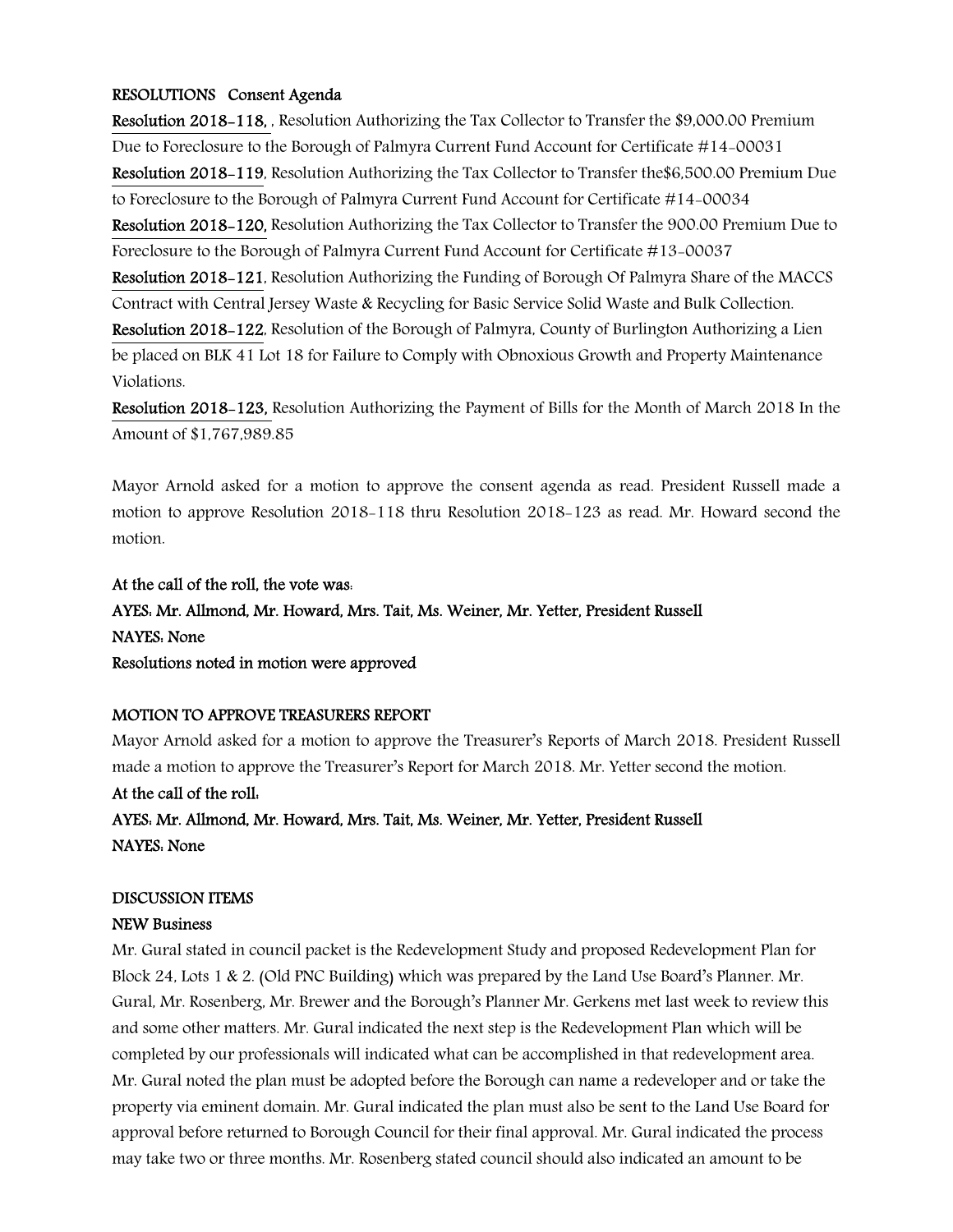spent preparing the plan. Mayor Arnold asked what his recommendation was. Mr. Rosenberg indicated about \$7,500.00. Mayor Arnold asked for a motion to approve Resolution 2018-124 Resolution Authorizing a Redevelopment Plan for Block 24, Lot 1 & 2 in an amount not to exceed \$7,500.00 to all professionals involved.

President Russell made a motion to approve Resolution 2018-124. Mrs. Tait second the motion.

# At the call of the roll, the vote was:

# AYES: Mr. Allmond, Mr. Howard, Mrs. Tait, Ms. Weiner, Mr. Yetter, President Russell NAYES: None

Mr. Gural stated at the same meeting discussion was had regarding a marketing program for the other redevelopment area on the south side of Rt. 73. Mr. Gural noted Mr. Brewer was in attendance and the plan currently is for our current consultants to reach out to National redevelopers. Mr. Gural stated more information will be at our next redevelopment meeting and council can decide how they wish to proceed with the redevelopment plan.

Mayor Arnold indicated the US Department of Treasury has reviewed the documentation submitted and has approved the Borough of Palmyra to be designated as an Economic Opportunity Zone. Mayor Arnold indicated the Economic Opportunity Zone Program was designed to drive long term capital investments into low income, rural and urban communities. The program provides opportunities for private investors to support investments into stressed communities thru participation in the opportunity funds under rules released by US Department of Treasury. Mayor Arnold noted the towns selected in Burlington County are Palmyra, Willingboro, Burlington City, Pemberton and Riverside.

Mr. Gural stated to make the funding available for various purchases from the Capital budget a fully funded capital ordinance was necessary for Council to have accesses to those funds. Mr. Gural noted Ms. Condo prepared the ordinance which is in your packet for review. Ms. Weiner asked in the ordinance there are things for the fire department also. Mr. Gural indicated yes. Mayor Arnold as when the items are requested to be purchased it comes back before council. Mr. Gural indicated yes, except the fire department items as they do not exceed \$15,000.00. Mr. Gural stated all other individual items will require resolutions for approval by the governing body and no resolution can be made until the ordinance is adopted. After some discussion, Mayor Arnold asked for a motion to introduce and approved:

Ordinance 2018-07 Ordinance Appropriating the sum of \$31,300.00 Now Available from the Capital Improvement Fund, of the Borough of Palmyra for the Purchase of Outdoor Displays, Holiday and General Decorations, Public Events/ Recreation/ Equipment and for Equipment for the Fire Department. President Russell made a motion to approve Ordinance 2018-07. Mr. Yetter second the motion.

At the call of the roll, the vote was: AYES: Mr. Allmond, Mr. Howard, Mrs. Tait, Ms. Weiner, Mr. Yetter, President Russell NAYES: None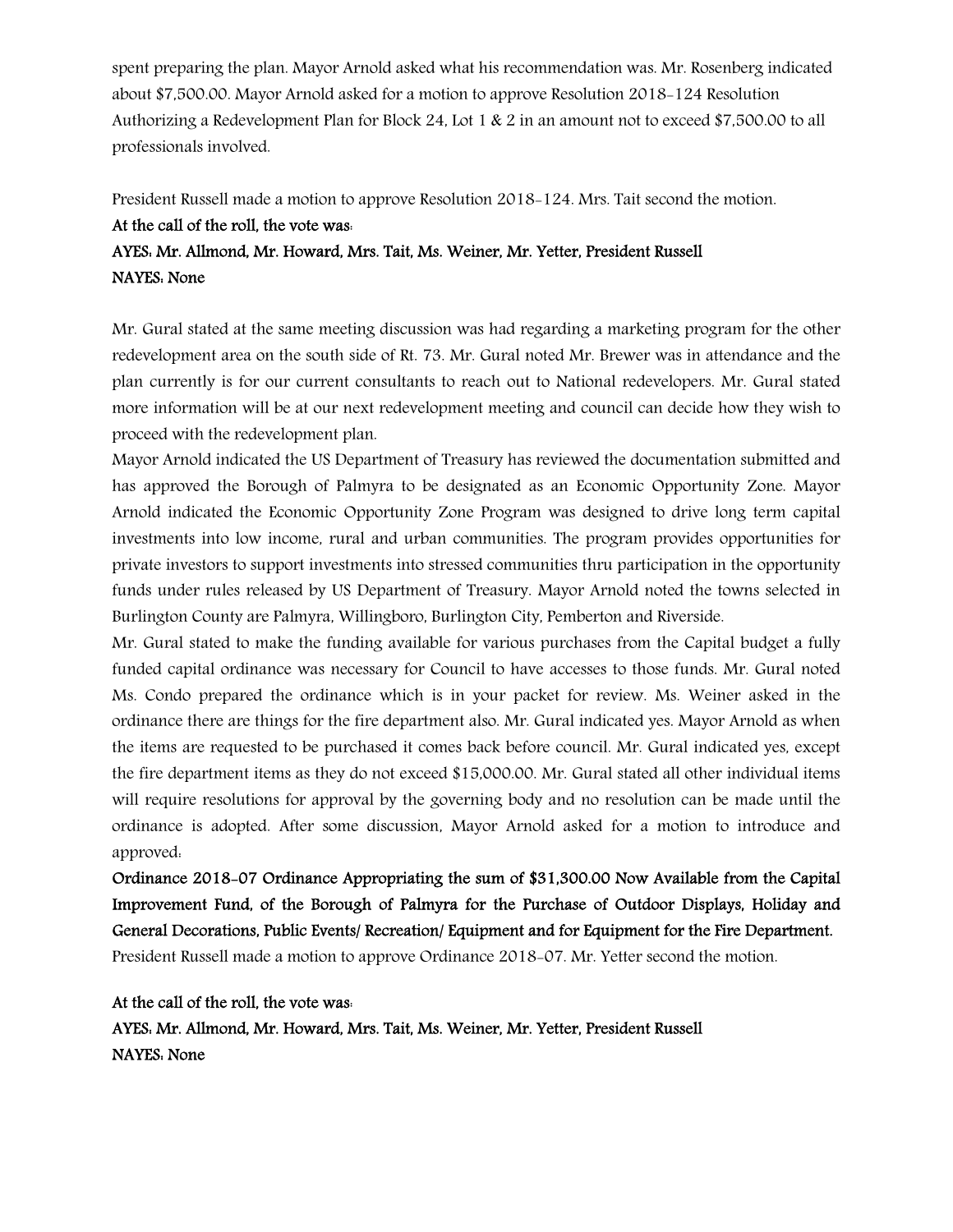#### OLD Business

Mr. Gural noted everyone has seen his email regarding the Legion Field restrooms. While we greatly appreciated the employees who have been opening and closing the restrooms, however other arrangements must be made, which may cost us. Mr. Gural indicated we could pay public works employees to open and close them however when public works is called they are entitled to a minimum of two hours for a call, meaning they would get paid a minimum of two hours, (at time and one half) to have someone come and close the restrooms which may take five minutes. Another option is for all of the Police vehicles to be provided a set of keys to the restrooms, and while they are out and on patrol they can do a park check and lock the restrooms at night. Chief Pearlman noted that they intend to lock them at 9:00 pm however there could be situations where they are busy or tied up with something and may not get there until later than 9:00 pm. Mr. Gural stated public works will unlock them in the morning and the police will lock them at night, beginning Friday April 20<sup>th</sup>, 2018 every day.

Mr. Gural indicated there is a lot going on with clean-up this month in the Borough of Palmyra. Mr. Gural noted Mr. Haines has put together a program, which is free, which will allow us to take electronics at public works for the next two years and the Service will begin this Saturday April 21st, 2018.

### .... farmer market applications mindie will give dates

# ADMINISTRATOR REPORT

Mr. Gural stated a public hearing has been scheduled for 703 Pennsylvania Avenue. Mr. Gural noted the date of the hearing is April  $27<sup>th</sup>$ , 2018 at 10:00 am in Boro Hall. Mr. Gural explained the hearing will be conducted with several professionals. Mrs. Russell asked him to explain the process. Mr. Rosenberg explained the State of New Jersey adopted a law which allows municipalities the ability to create ordinances to deal with certain dilapidated home within their districts. Mr. Rosenberg went thru the process which the Borough must take in accordance with our Ordinance. He explained in order to give the homeowner and any lien holders' due process, a title record was done to identify all with an interest in the property. The property owner was then served with notice regarding the condition of the structure and his right to a public hearing and also to obtain an attorney. Mr. Rosenberg explained if as a results of the hearing, the hearing officer determines the building cannot be repaired he can order it be demolished however if the hearing officer determines it can be repaired he can order the homeowner to repair it and if the order is not carried out, he can order the Borough to repair it and lien it for the cost of those repairs. The homeowner has the right to file an appeal in Superior Court if he fells the decision is incorrect. Mrs. Tait asked why we were doing this as the property owner will still own the property. Mr. Gural and Mr. Rosenberg indicated the property will still belong with the property owner, the Borough is not seeking ownership of the property. Mrs. Tait stated indicated she believed there were people in the audience which had some questions or comments.

Mayor Arnold asked for a motion to open to the Public for this discussion only. President Russell made a motion to open to the public for comments on this topic only. Mr. Howard second the motion.

#### All members present voted in favor of the motion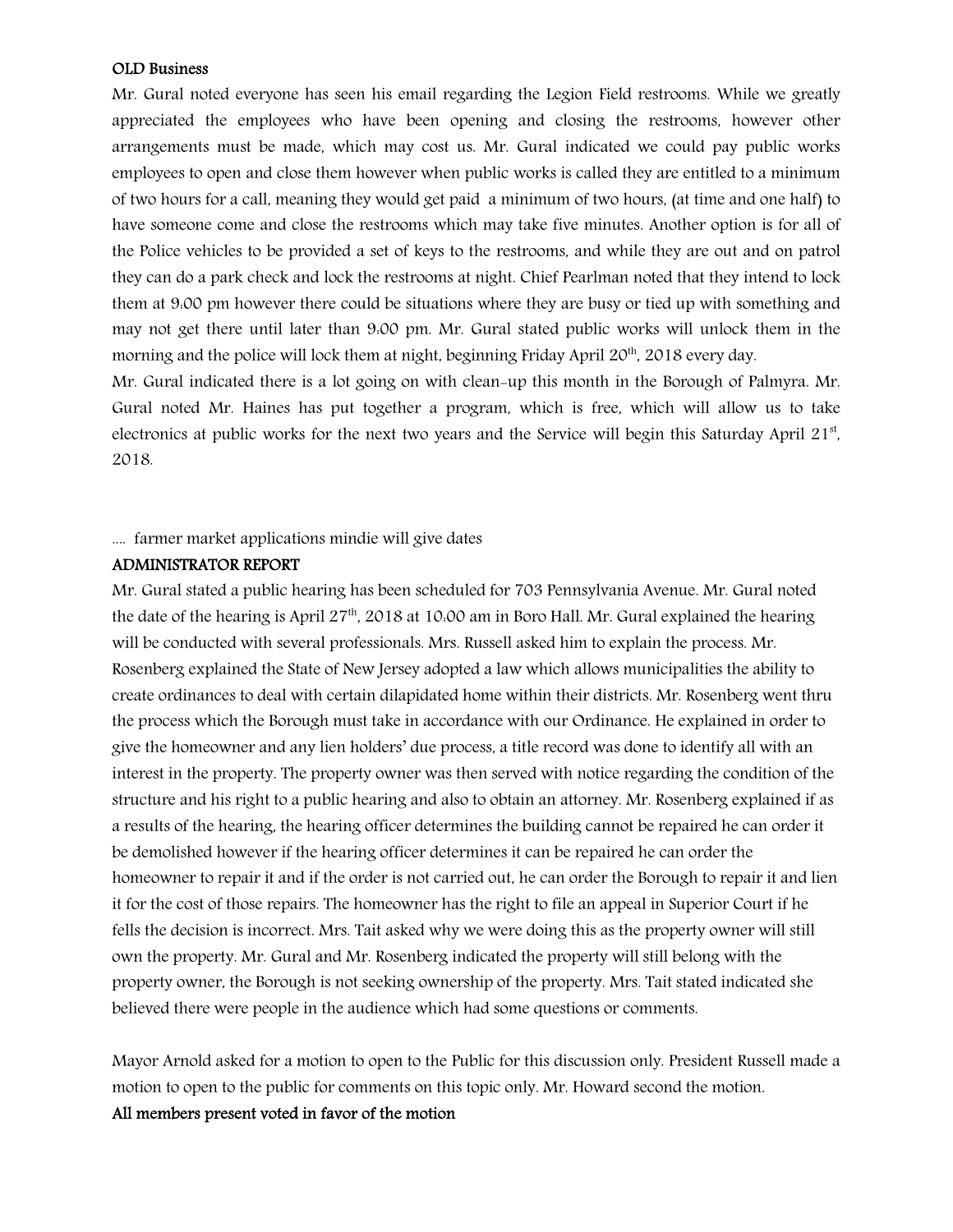Mr. Davis – New Jersey Avenue – Mr. Davis indicated he has lived on New Jersey Avenue since 2000. Mr. Davis asked if when they assessed the property they did the entire property or just the house. Mr. Rosenberg indicated the property in total, with the exception of the basement which they could not get to due to safety reasons. Mr. Davis asked if the animals coming from that yard would be taken care of. Mr. Gural explained while some dogs were removed from the home by animal control we have attempted to capture some animals from the yard and have had some success, if we catch a cat, we call animal control and they come and get it, however we are not allowed to capture wild animals because they have a right to be there. If the animal is suspected to be rabid we can remove it, however we do not have the authority and neither does animal control to capture possums, raccoons, etc. Mr. Davis is also concerned about the fence which was put up as there is a gap between it and his fences as access is still obtainable, and he has seen people in and out of the property. Mayor Arnold indicated we would look into it. Mr. Davis indicated there are cars on the property and don't we have an ordinance indicating that cars cannot be parked on a grass surface. Mr. Gural noted the property owner goes thru great lengthy to properly register and insure those vehicles. Mayor Arnold noted the property is being looked at in total and all the issues are being addressed. Mr. David asked if the property is demolished does that not reduce his taxes. Mayor Arnold noted if a building is removed from the property then the property no longer has an improvement on it so it would be valued accordingly.

No one else from the public wishing to be heard, President Russell made a motion to close the public portion, Mr. Yetter second the motion.

#### All members present voted in favor of the motion.

Mr. Gural notified Borough Council that the NJ Juvenile Justice Commission Summer Expansion Program Grant we applied for several summers has been denied. Mr. Gural indicated we will apply again next year.

Mr. Gural explained Mr. Gerkens attended a meeting with the Land Use Board subcommittee which is reviewing the 10 year Master Plan Reexamination after some discussion they agreed to incorporate a public survey into their outreach efforts. Mr. Gural indicated they will wait until the draft is available present it to the remaining Land Use Board for comments and questions and at the same time open it up for public input. Mr. Gerkens is working with the County Economic Office to prepare that survey and it will be done thru Survey Monkey.

Mr. Gural indicate we have received many applications, checks and certificates of insurance for the Farmers' Market however we have no knowledge of when or what is going on with it. Ms. Weiner stated in the past the Tax office would just let her know and put them in her mailbox. Mr. Gural noted there are checks which should be processed. Mr. Gural stated that applications and checks have different dates and we would like to know when it starting and when it's running so that it may be scheduled. Ms. Weiner indicated they will be starting on May  $24<sup>th</sup>$ , 2018 and running thru September 27th, 2018.

#### COMMUNITY SPOTLIGHT

Mayor Arnold indicated Palmyra Downtown Public Safety Day is May 5<sup>th</sup>, 2018.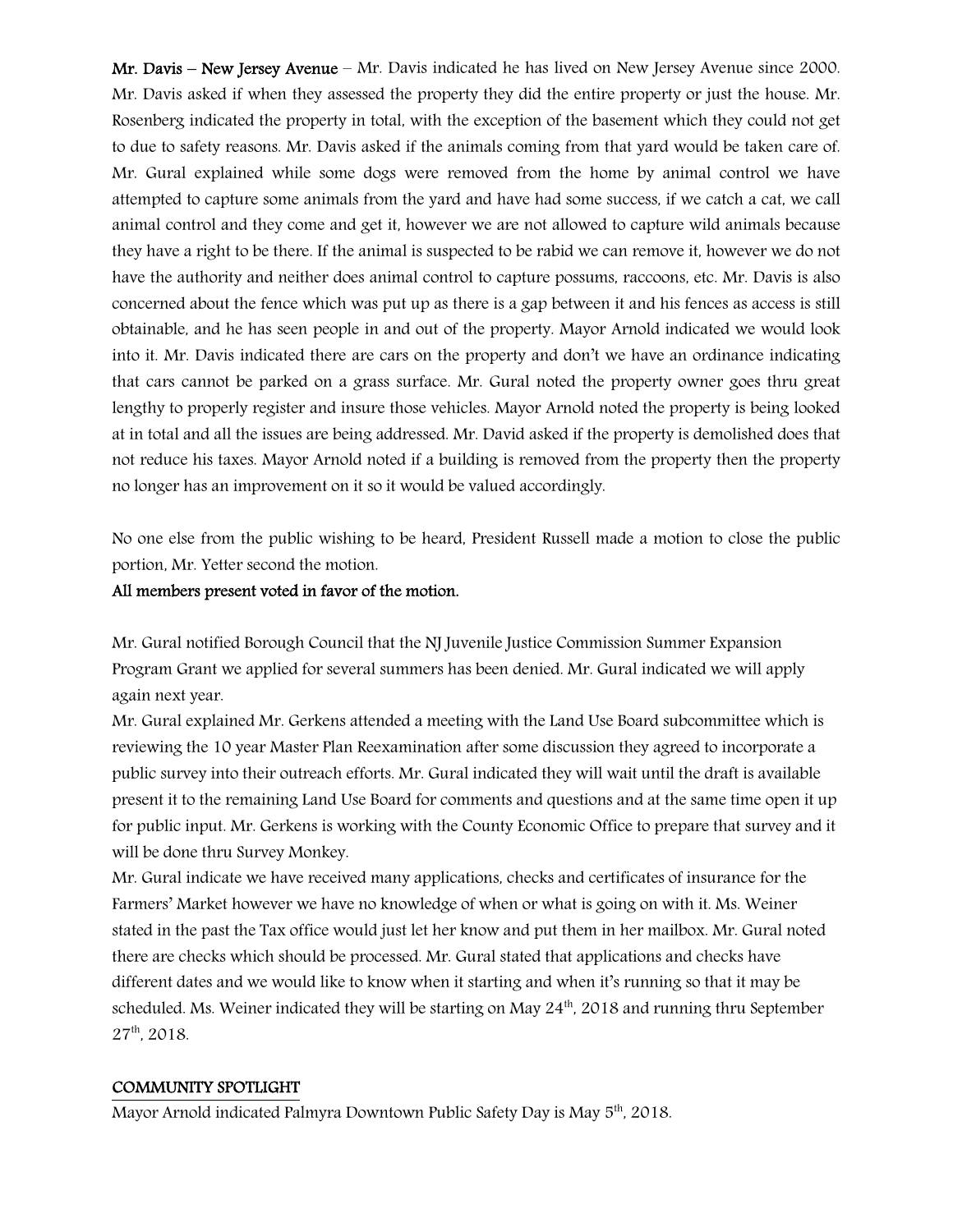Mayor Arnold indicated Jennie Java Joint will be hosting its Grand Opening in May 5<sup>th</sup>, 2018 and Mama's Cookies will be opening soon. Mayor Arnold indicated the Free Rabies Vaccine is April 21st, 2018 at the Community Center and The PRC Lions Club is holding its annual Flea Market and Craft show on April 28<sup>th</sup>, 2018 at Cinnaminson Middle School. Mayor Arnold stated the Burlington County Distinguished Citizen of the year award is Monday April 23<sup>rd</sup>, 2018, where Maryann O'Brian and Jean Stanfield will be honored. Mayor Arnold indicated there is a clothing and shoe drive from now to May 6<sup>th</sup>, 2018 as a fund raiser for the Palmyra Moravian Church. Mayor Arnold stated the Palmyra Band Parents fund raiser was held at Whistler's and it was a success. Mayor Arnold indicated Valerie Still had a book signing and presentation at Temple University last week and we will be having her at the Community Center soon to do the presentation again. Mr. Yetter stated they was also a write up about her in the Burlington County Times. Mayor Arnold indicated the Science Slam will be held at Rowan College on April 22, 2018 from 12:00 noon to 4:00 pm. Ms. Weiner indicated the PIA clean-up is this weekend. Mrs. Tait stated the Soccer Boosters will be having a Hoagie Sale at the concession stand on Saturday and the Palmyra High School will be hosting a softball tournament this weekend at Legion Field.

Mayor Arnold noted the JIF Safety meeting was held on April 10<sup>th</sup>, 2018. Mayor Arnold noted beginning May 23<sup>rd</sup>. 2018 public works will be open on Wednesdays from 3:00pm to 7:00 pm. Mr. Allmond asked if electronic drop off is only for weekends. Mr.Yetter indicated they are accepted only during the times when public works is open to the public. Mayor Arnold indicated the Palmyra Condo Association has their meeting tonight and they are electing member of the Board of Trustees.

#### COMMITTEE REPORTS

Mr. Howard – Youth and Recreation, Public Building, Grounds and Parks – Mr. Howard indicated we already spoke about the bathrooms and glade the Chief will be helping out with closing them. Mr. Howard asked if there is some way we can get signage which indicates that cameras are present and recording. Mr. Howard indicated they are still working on the softball field. Mayor Arnold asked if a bike rack could be installed down by the dog park. Mr. Gural indicated he would look into it.

Mrs. Tait – Public Safety Director, Board of Education Liaison, and Public Events– Mrs. Tait indicated the public safety committee will be meeting soon. Mr. Howard indicated she attended the Board of Education meeting highlighting the report regarding sending the 6th grade

Ms. Weiner – Administration and Finance, Business and Community development, Homeowner Association – Ms. Weiner stated the finance committee did not meet. Ms. Weiner indicated the business and community development committee met, however there is nothing to report.

Mr. Allmond –Communications and Public Relations Committee- Mr. Almond stated the communications committee still working on the newsletter and the Board of Education announced the Teachers of the Year at PHS, which were Mr. Slocum and Ms. Schmidt and at Charles Street School they named Ms. Lewis and Ms. Hoffecker. Mr. Allmond indicated the superintendent gave his presentations of the three proposals for the high school reconfiguration, and his recommendation was to move the  $6<sup>th</sup>$ grade to the high school which the e school board approved for the 2019-2020 calendar year.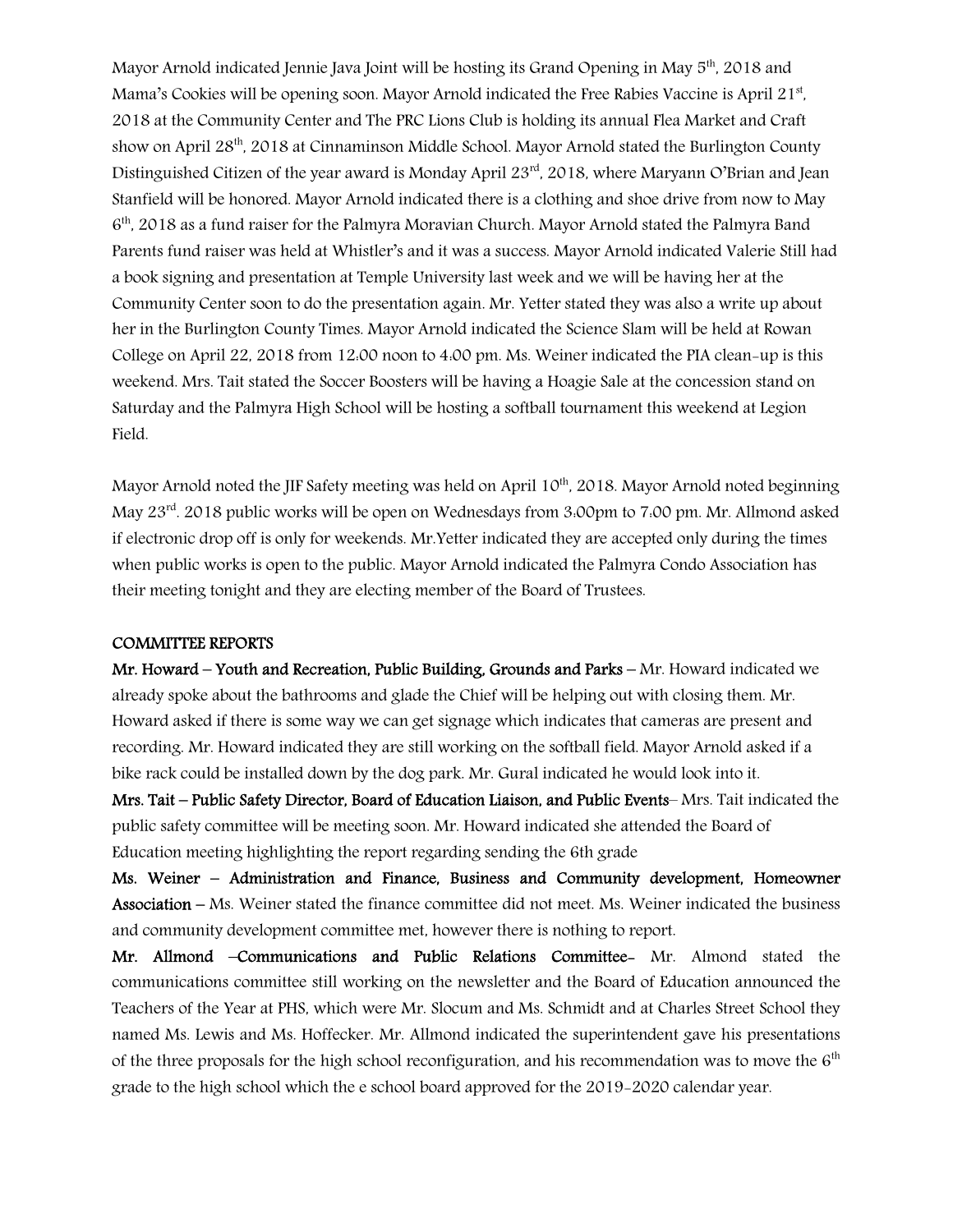Mr. Yetter - Public Works, Redevelopment and Negotiations – Mr. Yetter stated indicated again that public works will be accepting electronics. Mr. Yetter noted the Green Team met this week and are still working on getting certified.

President Russell – Construction, Housing and Code Enforcement Committee- President Russell noted the Shade Tree Advisory Committee has a new member. President Russell stated she wanted the thank Mr. Lunemann for his report and is excited about the progress we are making. Mr. Gural indicated that members on the Shade Tree Advisory Committee are appointed by resolution, if you could forward the person's name to Ms. Jackson she can prepare that resolution.

#### PUBLIC COMMENT

Mayor Arnold asked for a motion to open the Public Portion. President Russell made a motion to open the public portion for comments. Mr. Howard second the motion

#### All members present voted in favor of the motion

Mr. Rader – Harbour Drive – Mr. Rader asked if copies of the petitions filed for office are available to the public. Mr. Gural answered yes you may come in and review at any time however if you want copies you will have to OPRA request them.

No one else from the public wishing to be heard, President Russell made a motion to close the public portion, Mr. Yetter second the motion.

All members present voted in favor of the motion.

#### MAYOR AND COUNCIL COMMENTS

Gina Tait had no comment

Brandon Allmond had no comment

**Lewis Yetter** indicated he was looking forward to May  $5<sup>th</sup>$ , 2018. His understanding was that there were some issues with the times when various committees can met. Mr. Yetter indicated he will do his best to not break any rules, just want to see things keep moving forward.

Mr. Howard had no comment

Mindie Weiner asked where we were with Horace Avenue and the other streets in regards to paving. Mr. Gural explained we are still in the process of putting all the pieces in place to begin the project, additional information will be coming.

President Russell no comment, just have a great week.

Mayor Arnold thanked everyone for coming and reminded everyone to be good neighbors and be kind to one another.

Resolution 2018-125, Resolution Excluding the Public from Certain Meetings Pursuant To Section 8 of the Open Public Meeting Act C. 231 P. L. 1975. Redevelopment Negotiations

Mayor Arnold asked for a motion to approve resolution 2018-125. President Russell made a motion to approve Resolution 2018-125 as read. Mr. Howard second the motion.

#### At the call of the roll, the vote was:

AYES: Mr. Allmond, Mr. Howard, Mrs. Tait, Ms. Weiner, Mr. Yetter, President Russell